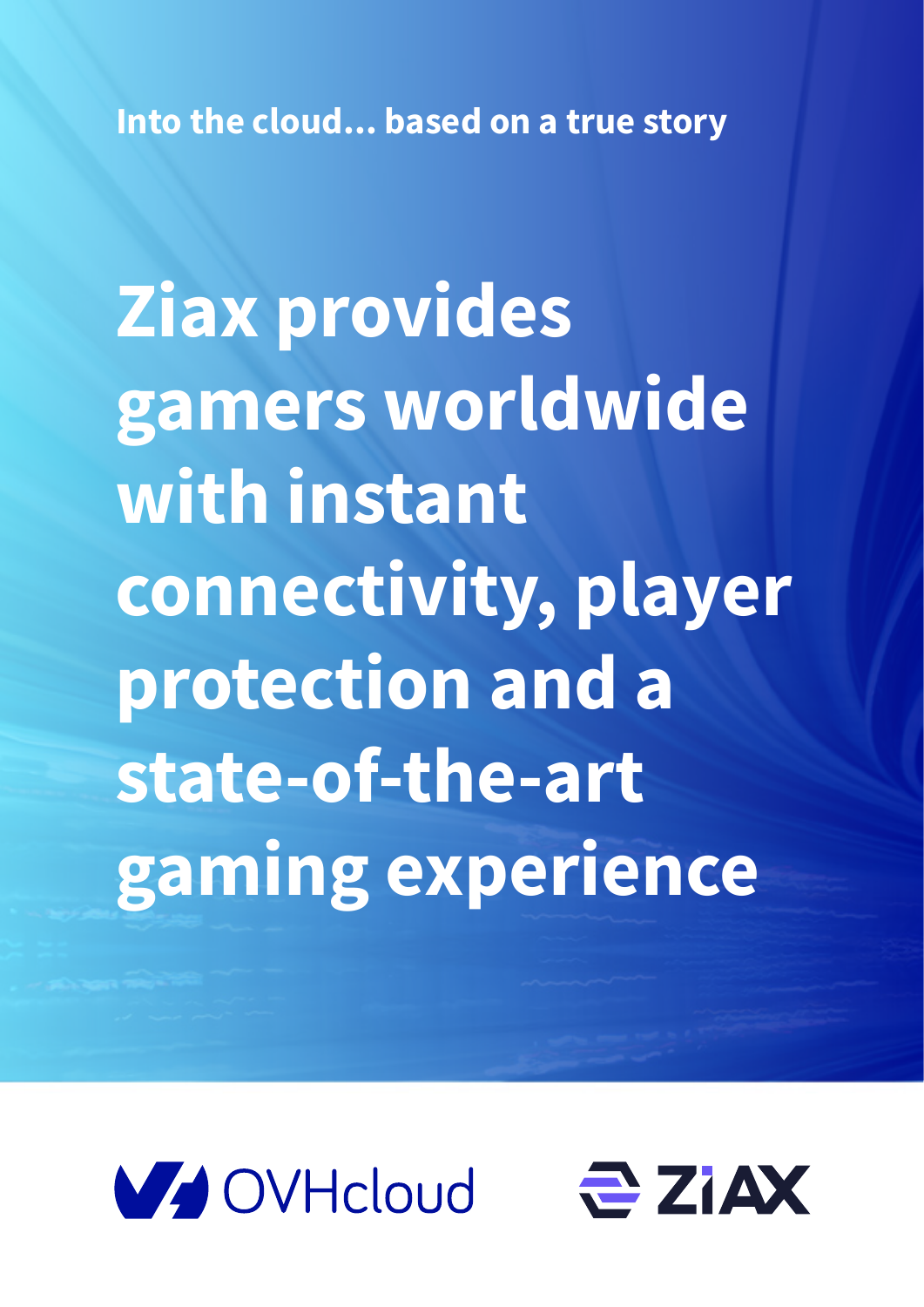

**30 million** unique users in 2021



**Concurrent online** player peak of 52,226



**Global coverage** through Gravelines, Beauharnois and Singapore datacentres

## **The background**

In partnership with OVHcloud, Ziax's flagship game **[CubeCraft Games](https://www.cubecraft.net)** enjoys low latency and DDoS protection – even as the gaming industry grew by 23% in 2020 alone and continues to be a prime target for cybercriminals.

**[Ziax](https://ziax.com/)** is made up of an expert team of developers and designers delivering physical and virtual experiences in official partnership with Microsoft. Founded in 2012, they run a Minecraft multiplayer server called CubeCraft Games that had 30 million unique users in 2021 joining from all over the world.

With such a global presence – across the US, LATAM, APAC and EMEA – Ziax needs around the clock server connectivity and scalability options as well as DDoS mitigation. OVHcloud has accompanied Ziax on its growth journey since 2015, helping them to continually scale and provide users with the best possible customer experience.

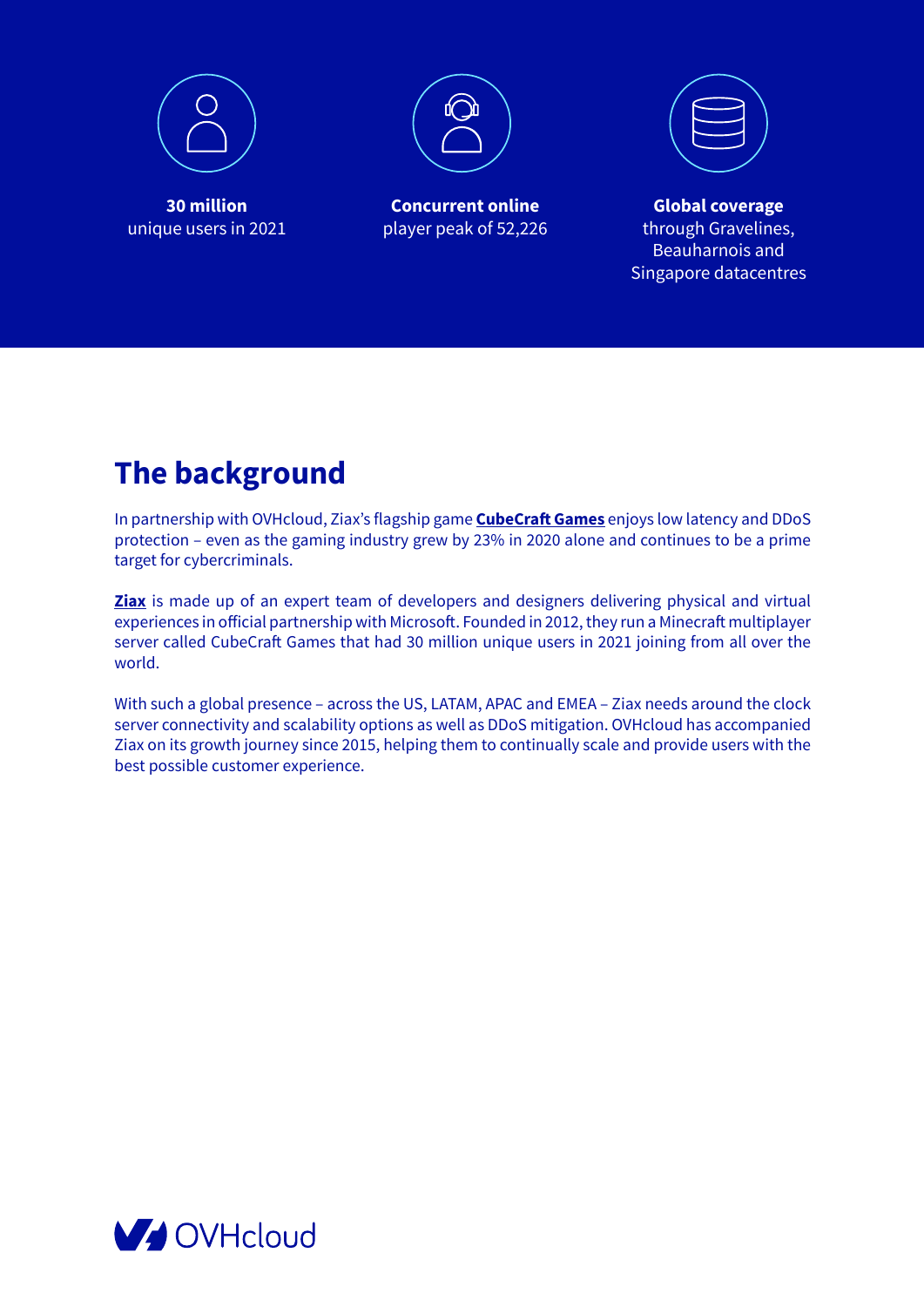## **The challenge**

To facilitate their ambitious growth, Ziax needed to find an IT partner that could meet their needs in terms of affordability, security, and scalability. When choosing a provider, they struggled to find any that could compete with OVHcloud on price while still providing the same level of services at a global scale.

One of Ziax's key priorities is to offer a seamless user experience. Their users are very sensitive to interruptions or disturbances to game play and any lag, latency or long wait times to join a session could cause them to leave and play elsewhere. Server connectivity is an indicator the gamers see when selecting a server to join and, with an average of 50,000 players joining every hour, this stage of the user experience is critical to retention and satisfaction.

Security has always been an important factor for online gaming platforms, and this is an everincreasing threat – particularly in conjunction with the gaming boom during the onset of the pandemic. The gaming industry is a prime target for cyber criminals and faced the highest growth in cyber-attacks during the pandemic with a 340% YoY increase in DDoS attacks in 2020 alone. This makes security a constant need for any gaming platform, with Ziax being no exception.



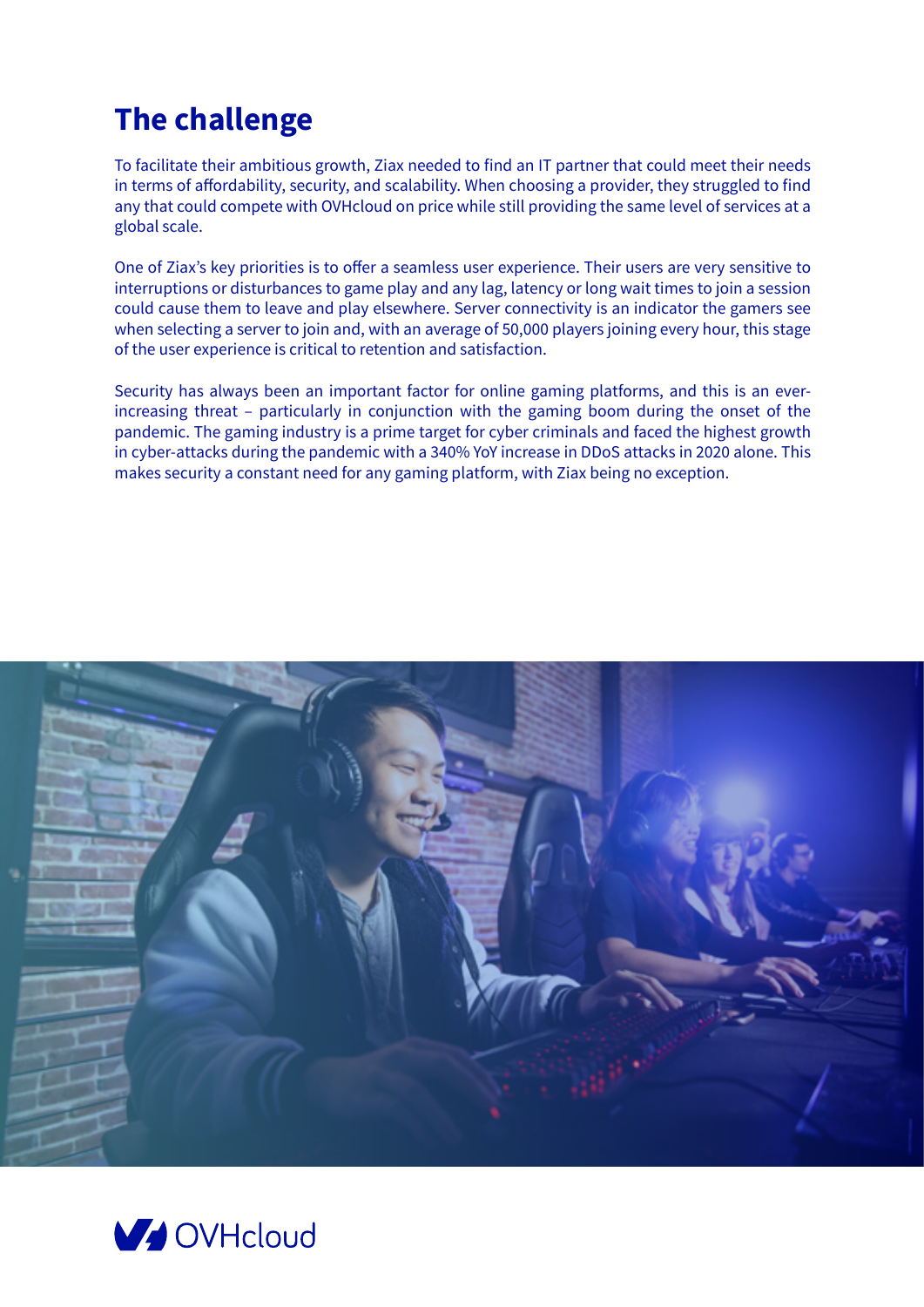## **The solution**

Over the years, Ziax has grown and adapted its suite of OVHcloud services which now comprises:

- Bare Metal Cloud
- Public Cloud
- vRack
- VPS
- FO IP's
- OVH VAC (and Firewall)
- OVH API

The flexibility of OVHcloud's product suite enables Ziax to turn services on and off as they need them – and as users around the world go to sleep or get home from school.



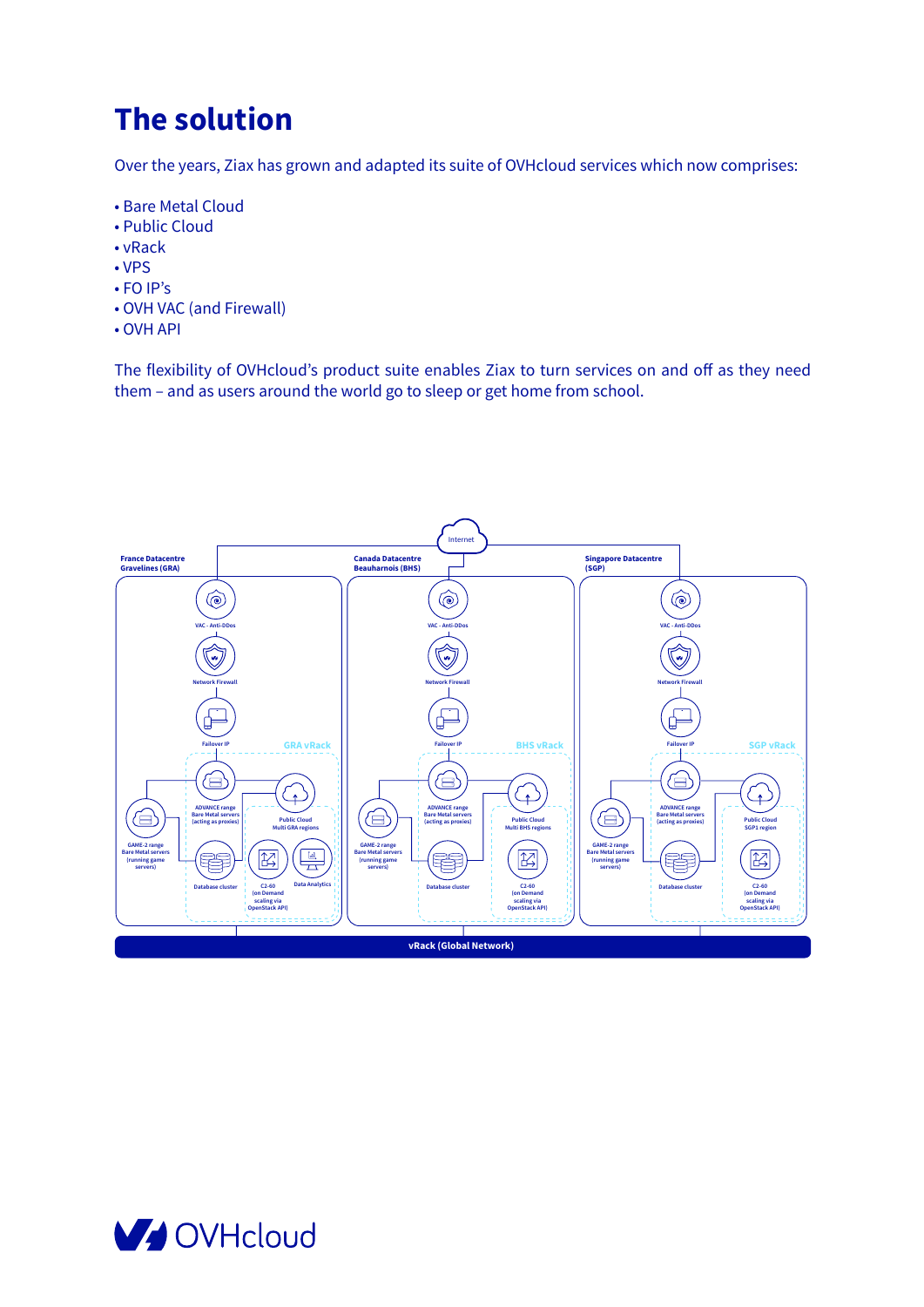vRack technology enables Ziax to transfer players across regions to ensure they always have enough users to interact with. If, for example, a player logs on at 4am in Singapore, there will be a lower number of other users online in that area. Thanks to OVHcloud's global presence, Ziax is able to transfer them over to the server in France, for example, so that the quality of their user experience is not impeded. A local alternative could see the user waiting 10-15 minutes to join a sparsely populated game.

The provision of public cloud servers help Ziax to instantly scale as needed, coinciding with peak times such as before and after school hours. Being able to automate this process through OpenStack APIs keeps it as streamlined and straightforward as possible.

The recent pandemic once again demonstrated the need for fast reactions and extra capacity, as the entire industry skyrocketed overnight. During the middle of March 2020, the number of CubeCraft Games users soared and, thanks to OVHcloud's solutions, Ziax was able to accommodate the increased demand by scaling its offering in the blink of an eye.

Daily player counts rose from less than 15k in February 2020 to 20k from March through to July where it then reached a peak at almost 35,000 players. This shows that growth was not only significant but consistent – meaning that Ziax had to adapt to the changes and maintain the new status quo. They had new servers up and running in under an hour, including server delivery and set-up, leaving their team to focus on the launch and installation of new operating systems. Further, by scaling their bare metal fleet, they were able to monitor their cloud usage, evaluate the price/performance ratio and purchase more bare metal servers if needed.

With OVHcloud's anti-DDoS solution, Ziax has around-the-clock protection against all types of attacks, with regular status reports and health checks sent directly to the team.

"As an online game that's played in real time, addressing latency is very important to us. OVHcloud's worldwide server network means that players anywhere can connect without the need to tap into local servers."

**Marco Slater, Infrastructure Director, Ziax**